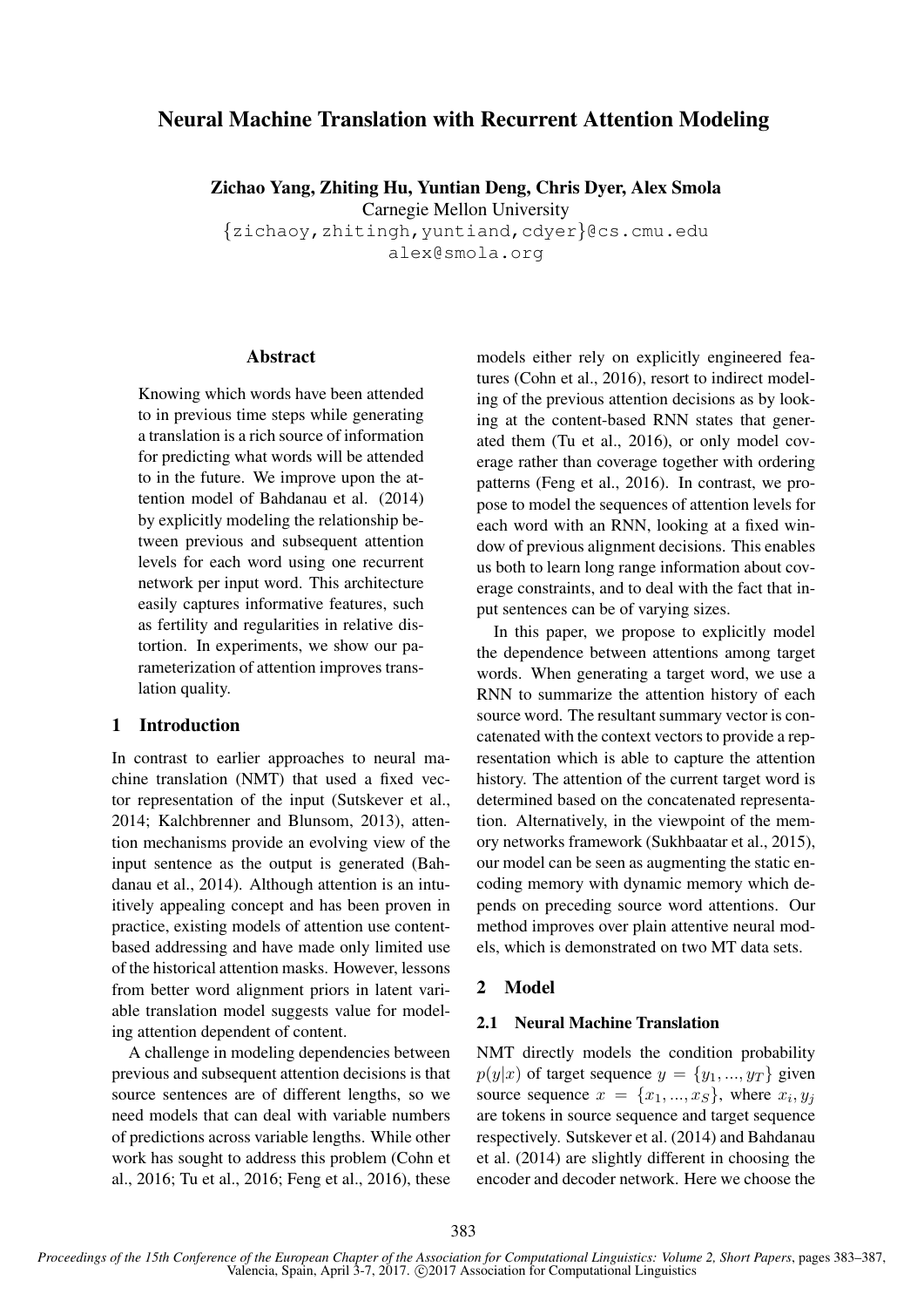RNNSearch model from (Bahdanau et al., 2014) as our baseline model. We make several modifications to the RNNSearch model as we find empirically that these modification lead to better results.

# 2.1.1 Encoder

We use bidirectional LSTMs to encode the source sentences. Given a source sentence  $\{x_1, ..., x_S\},\$ we embed the words into vectors through an embedding matrix  $W<sub>S</sub>$ , the vector of *i*-th word is  $W_S x_i$ . We get the annotations of word i by summarizing the information of neighboring words using bidirectional LSTMs:

$$
\overrightarrow{h}_i = \overrightarrow{\text{LSTM}}(\overrightarrow{h_{i-1}}, W_S x_i)
$$
 (1)

$$
\overleftarrow{h}_i = \overleftarrow{\text{LSTM}}(\overleftarrow{h}_{i+1}, W_S x_i)
$$
 (2)

The forward and backward annotation are concatenated to get the annotation of word i as  $h_i$  =  $[\vec{h}_i, \vec{h}_i]$ . All the annotations of the source words form a context set,  $C = \{h_1, ..., h_S\}$ , conditioned on which we generate the target sentence. C can also be seen as memory vectors which encode all the information from the source sequences.

### 2.1.2 Attention based decoder

The decoder generates one target word per time step, hence, we can decompose the conditional probability as

$$
\log p(y|x) = \sum_{j} p(y_j|y_{
$$

For each step in the decoding process, the LSTM updates the hidden states as

$$
s_j = \text{LSTM}(s_{j-1}, W_T y_{j-1}, c_{j-1}).\tag{4}
$$

The attention mechanism is used to select the most relevant source context vector,

$$
e_{ij} = v_a^T \tanh(W_a h_i + U_a s_j), \tag{5}
$$

$$
\alpha_{ij} = \frac{\exp(e_{ij})}{\sum_{i} \exp(e_{ij})},\tag{6}
$$

$$
c_j = \sum_i \alpha_{ij} h_i. \tag{7}
$$

This can also seen as memory addressing and reading process. Content based addressing is used to get weights  $\alpha_{ij}$ . The decoder then reads the memory as weighted average of the vectors.  $c_j$  is combined with  $s_i$  to predict the j-th target word.



Figure 1: Model diagram

In our implementation we concatenate them and then use one layer MLP to predict the target word:

$$
\tilde{s}_j = \tanh(W_1[s_j, c_j] + b_1) \tag{8}
$$

$$
p_j = \text{softmax}(W_2 \tilde{s}_j) \tag{9}
$$

We feed  $c_i$  to the next step, this explains the  $c_{i-1}$  term in Eq. 4.

The above attention mechanism follows that of Vinyals et al. (2015). Similar approach has been used in (Luong et al., 2015a). This is slightly different from the attention mechanism used in (Bahdanau et al., 2014), we find empirically it works better.

One major limitation is that attention at each time step is not directly dependent of each other. However, in machine translation, the next word to attend to highly depends on previous steps, neighboring words are more likely to be selected in next time step. This above attention mechanism fails to capture these important characteristics. In the following, we attach a dynamic memory vector to the original static memory  $h_i$ , to keep track of how many times this word has been attended to and whether the neighboring words are selected at previous time steps, the information, together with  $h_i$ , is used to predict the next word to select.

## 2.2 Dynamic Memory

For each source word  $i$ , we attach a dynamic memory vector  $d_i$  to keep track of history attention maps. Let  $\tilde{\alpha}_{ij} = [\alpha_{i-k,j},...\alpha_{i+k,j}]$  be a vector of length  $2k + 1$  that centers at position i, this vector keeps track of the attention maps status around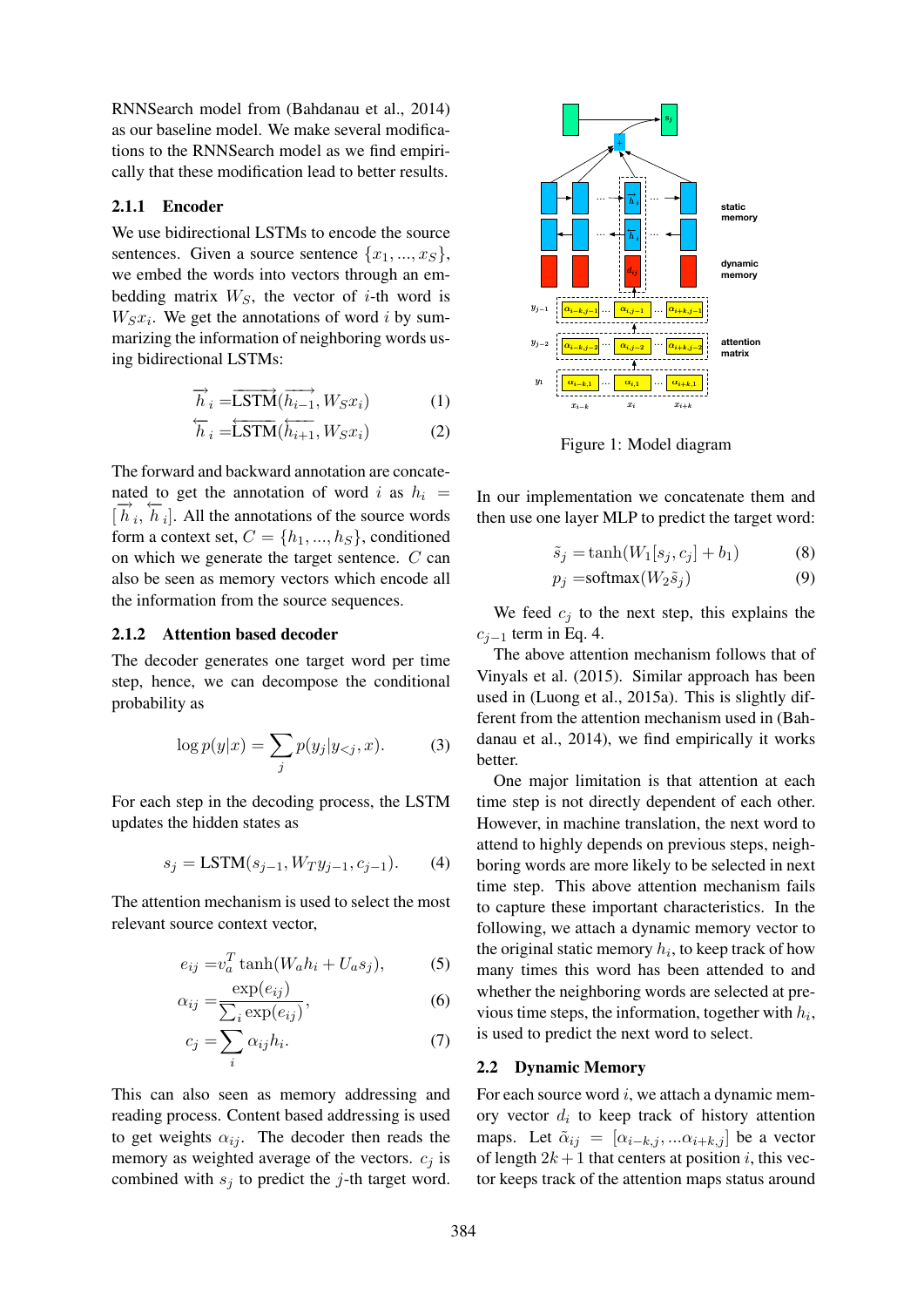word i, the dynamic memory  $d_{ij}$  is updated as follows:

$$
d_{ij} = \text{LSTM}(d_{i,j-1}, \tilde{\alpha}_{i,j-1}), \forall i \qquad (10)
$$

The model is shown in Fig. 1. We call the vector  $d_{ij}$  dynamic memory because at each decoding step, the memory is updated while  $h_i$  is static.  $d_{ij}$ is assumed to keep track of the history attention status around word i. We concatenate the  $d_{ij}$  with  $h_i$  in the addressing and the attention weight vector is calculated as:

$$
e_{ij} = v_a^T \tanh(W_a[h_i, d_{ij}] + U_a s_j), \qquad (11)
$$

$$
\alpha_{ij} = \frac{\exp(e_{ij})}{\sum_{i} \exp(e_{ij})},\tag{12}
$$

$$
c_j = \sum_i \alpha_{ij} h_i.
$$
 (13)

Note that we only use dynamic memory  $d_{ij}$  in the addressing process, the actual memory  $c_j$  that we read does not include  $d_{ij}$ . We also tried to get the  $d_{ij}$  through a fully connected layer or a convolutional layer. We find empirically LSTM works best.

# 3 Experiments & Results

#### 3.1 Data sets

We experiment with two data sets: WMT English-German and NIST Chinese-English.

- English-German The German-English data set contains Europarl, Common Crawl and News Commentary corpus. We remove the sentence pairs that are not German or English in a similar way as in (Jean et al., 2015). There are about 4.4 million sentence pairs after preprocessing. We use newstest2013 set as validation and newstest2014, newstest2015 as test.
- Chinese-English We use FIBS and LDC2004T08 Hong Kong News data set for Chinese-English translation. There are about 1.5 million sentences pairs. We use MT 02, 03 as validation and MT 05 as test.

For both data sets, we tokenize the text with tokenizer.perl. Translation quality is evaluated in terms of tokenized BLEU scores (Papineni et al., 2002) with multi-bleu.perl.

| Model                                | test1 | test2 |  |
|--------------------------------------|-------|-------|--|
| <b>RNNSearch</b>                     | 19.0  | 21.3  |  |
| RNNSearch + UNK replace              | 21.6  | 24.3  |  |
| $RNNSearch + window 1$               | 18.9  | 214   |  |
| $RNNSearch + window 11$              | 19.5  | 22.0  |  |
| $RNNSearch + window$<br>11<br>$\div$ | 22.1  | 25.0  |  |
| <b>UNK</b> replace                   |       |       |  |
| (Jean et al., 2015)                  |       |       |  |
| <b>RNNSearch</b>                     | 16.5  |       |  |
| RNNSearch + UNK replace              | 19.0  |       |  |
| (Luong et al., $2015a$ )             |       |       |  |
| Four-layer LSTM + attention          | 19.0  |       |  |
| Four-layer LSTM + attention +        | 20.9  |       |  |
| UNK replace                          |       |       |  |
| <b>RNNSearch + character</b>         |       |       |  |
| (Chung et al., 2016)                 | 21.3  | 23.4  |  |
| (Costa-jussà<br>and<br>Fonollosa,    |       | 20.2  |  |
| 2016)                                |       |       |  |

Table 2: English-German results.

#### 3.2 Experiments configuration

We exclude the sentences that are longer than 50 words in training. We set the vocabulary size to be 50k and 30k for English-German and Chinese-English. The words that do not appear in the vocabulary are replaced with UNK.

For both RNNSearch model and our model, we set the word embedding size and LSTM dimension size to be 1000, the dynamic memory vector  $d_{ij}$ size is 500. Following (Sutskever et al., 2014), we initialize all parameters uniformly within range [- 0.1, 0.1]. We use plain SGD to train the model and set the batch size to be 128. We rescale the gradient whenever its norm is greater than 3. We use an initial learning rate of 0.7. For English-German, we start to halve the learning rate every epoch after training for 8 epochs. We train the model for a total of 12 epochs. For Chinese-English, we start to halve the learning rate every two epochs after training for 10 epochs. We train the model for a total of 18 epochs.

To investigate the effect of window size  $2k + 1$ , we report results for  $k = 0, 5$ , i.e., windows of size 1, 11.

### 3.3 Results

The results of English-German and Chinese-English are shown in Table 2 and 3 respectively.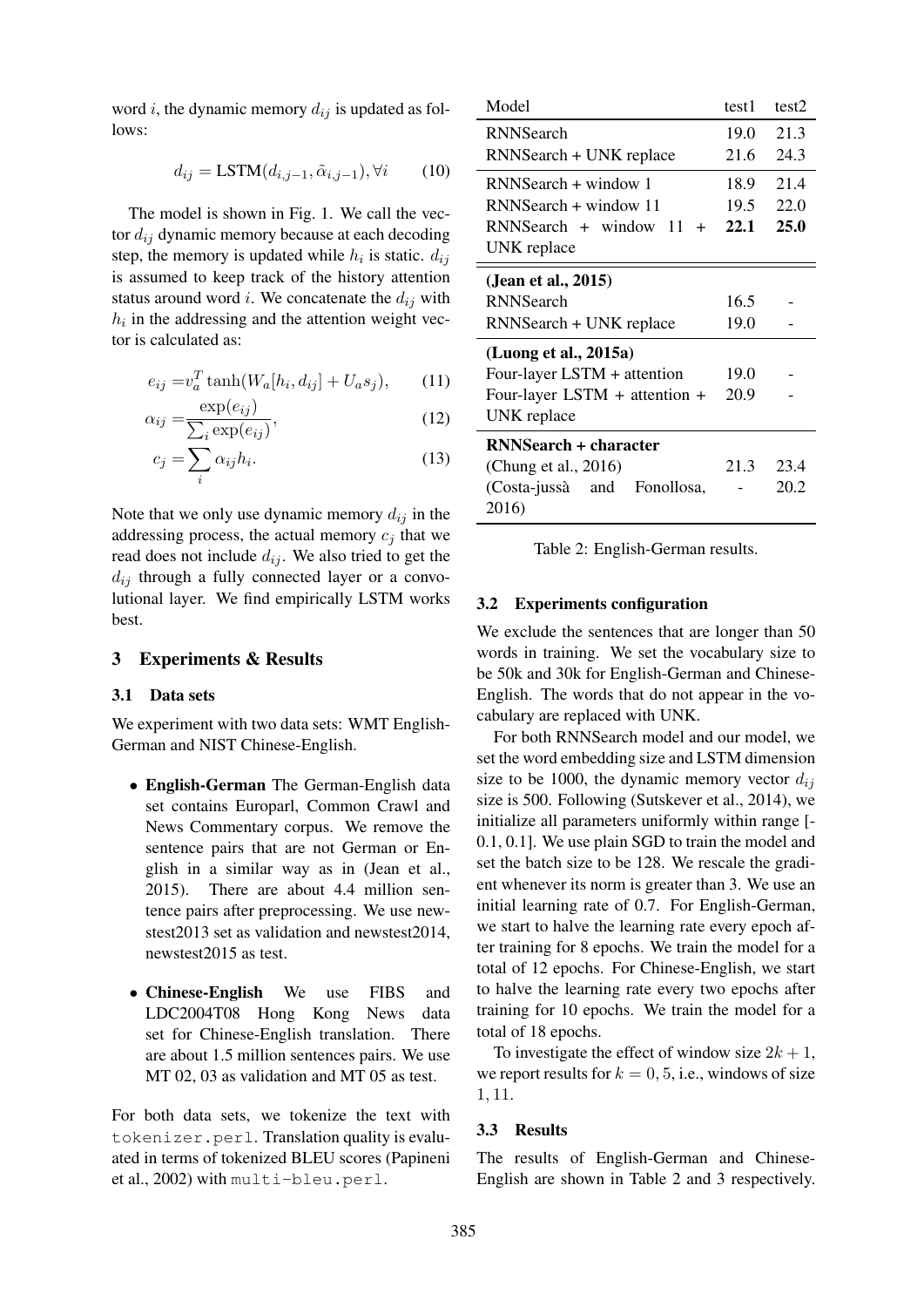| src<br>ref<br>baseline<br>our model | She was spotted three days later by a dog walker trapped in the quarry<br>Drei Tage später wurde sie von einem Spaziergänger im Steinbruch in ihrer misslichen Lage entdeckt<br>Sie wurde drei Tage später von einem Hund entdeckt.<br>Drei Tage später wurde sie von einem Hund im Steinbruch gefangen entdeckt. |
|-------------------------------------|-------------------------------------------------------------------------------------------------------------------------------------------------------------------------------------------------------------------------------------------------------------------------------------------------------------------|
| src                                 | At the Metropolitan Transportation Commission in the San Francisco Bay Area, officials say Congress could very simply deal with the bankrupt Highway<br>Trust Fund by raising gas taxes.                                                                                                                          |
| ref                                 | Bei der Metropolitan Transportation Commission für das Gebiet der San Francisco Bay erklärten Beamte, der Kongress könne das Problem des bankrotten<br>Highway Trust Fund einfach durch Erhöhung der Kraftstoffsteuer Isen.                                                                                       |
| baseline                            | Bei der Metropolitan im San Francisco Bay Area sagen offizielle Vertreter des Kongresses ganz einfach den Konkurs Highway durch Steuererhöhungen.                                                                                                                                                                 |
| our model                           | Bei der Metropolitan Transportation Commission in San Francisco Bay Area sagen Beamte, dass der Kongress durch Steuererhöhungen ganz einfach<br>mit dem Konkurs Highway Trust Fund umgehen könnte.                                                                                                                |

Table 1: English-German translation examples

| Model                                 | MT 05 4        |
|---------------------------------------|----------------|
| RNNSearch                             | 27.3 $I_n$     |
| $RNNSearch + window 1$                | 27.9<br>nis    |
| $RNNSearch + window 11$               | 28.8<br>$\cot$ |
| $RNNSearch + window 11 + UNK replace$ | 29.3           |

Table 3: Chinese-English results.

We compare our results with our own baseline and with results from related works if the experimental setting are the same. From Table 2, we can see that adding dependency improves RNNSearch model by 0.5 and 0.7 on newstest2014 and newstest2015, which we denote as test1 and test2 respectively. Using window size of 1, in which coverage property is considered, does not improve much. Following (Jean et al., 2015; Luong et al., 2015b), we replace the UNK token with the most probable target words and get BLEU score of 22.1 and 25.0 on the two data sets respectively. We compare our results with related works, including (Luong et al., 2015a), which uses four layer LSTM and local attention mechanism, and (Costa-jussa` and Fonollosa, 2016; Chung et al., 2016), which uses character based encoding, we can see that our model outperform the best of them by 0.8 and 1.6 BLEU score respectively. Table 1 shows some English-German translation examples. We can see the model with dependent attention can pick the right part to translate better and has better translation quality.

The improvement is more obvious for Chinese-English. Even only considering coverage property improves by 0.6. Using a window size of 11 improves by 1.5. Further using UNK replacement trick improves the BLEU score by 0.5, this improvement is not as significant as English-German data set, this is because English and German share lots of words while Chinese and English don't.

# **Conclusions & Future Work**

this paper, we propose a new attention mecham that explicitly takes the attention history into nsideration when generating the attention map. In work is motivated by the intuition that in attention based NMT, the next word to attend is highly dependent on the previous steps. We use a recurrent neural network to summarize the preceding attentions which could impact the attention of the current decoding attention. The experiments on two MT data sets show that our method outperforms previous independent attentive models. We also find that using a larger context attention window would result in a better performance.

For future directions of our work, from the static-dynamic memory view, we would like to explore extending the model to a fully dynamic memory model where we directly update the representations for source words using the attention history when we generate each target word.

#### References

- Dzmitry Bahdanau, Kyunghyun Cho, and Yoshua Bengio. 2014. Neural machine translation by jointly learning to align and translate. *arXiv preprint arXiv:1409.0473*.
- Junyoung Chung, Kyunghyun Cho, and Yoshua Bengio. 2016. A character-level decoder without explicit segmentation for neural machine translation. In *Proceedings of the 54th Annual Meeting of the Association for Computational Linguistics (Volume 1: Long Papers)*, pages 1693–1703, Berlin, Germany, August. Association for Computational Linguistics.
- Trevor Cohn, Cong Duy Vu Hoang, Ekaterina Vymolova, Kaisheng Yao, Chris Dyer, and Gholamreza Haffari. 2016. Incorporating structural alignment biases into an attentional neural translation model. In *Proceedings of the 2016 Conference of the North American Chapter of the Association for Computational Linguistics: Human Language Technologies*, pages 876–885, San Diego, California, June. Association for Computational Linguistics.